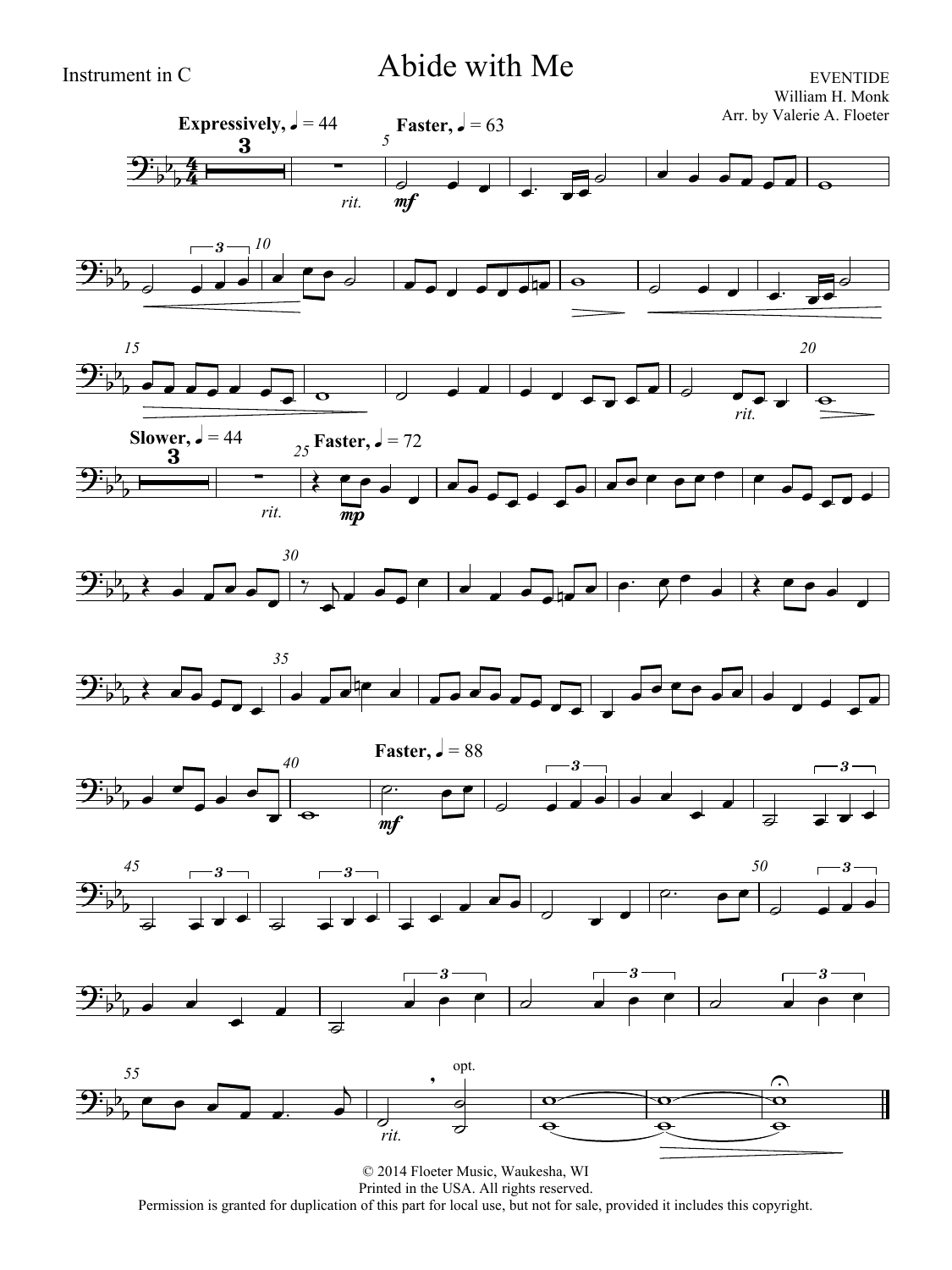### Instrument in C Alleluia! Jesus Lives

















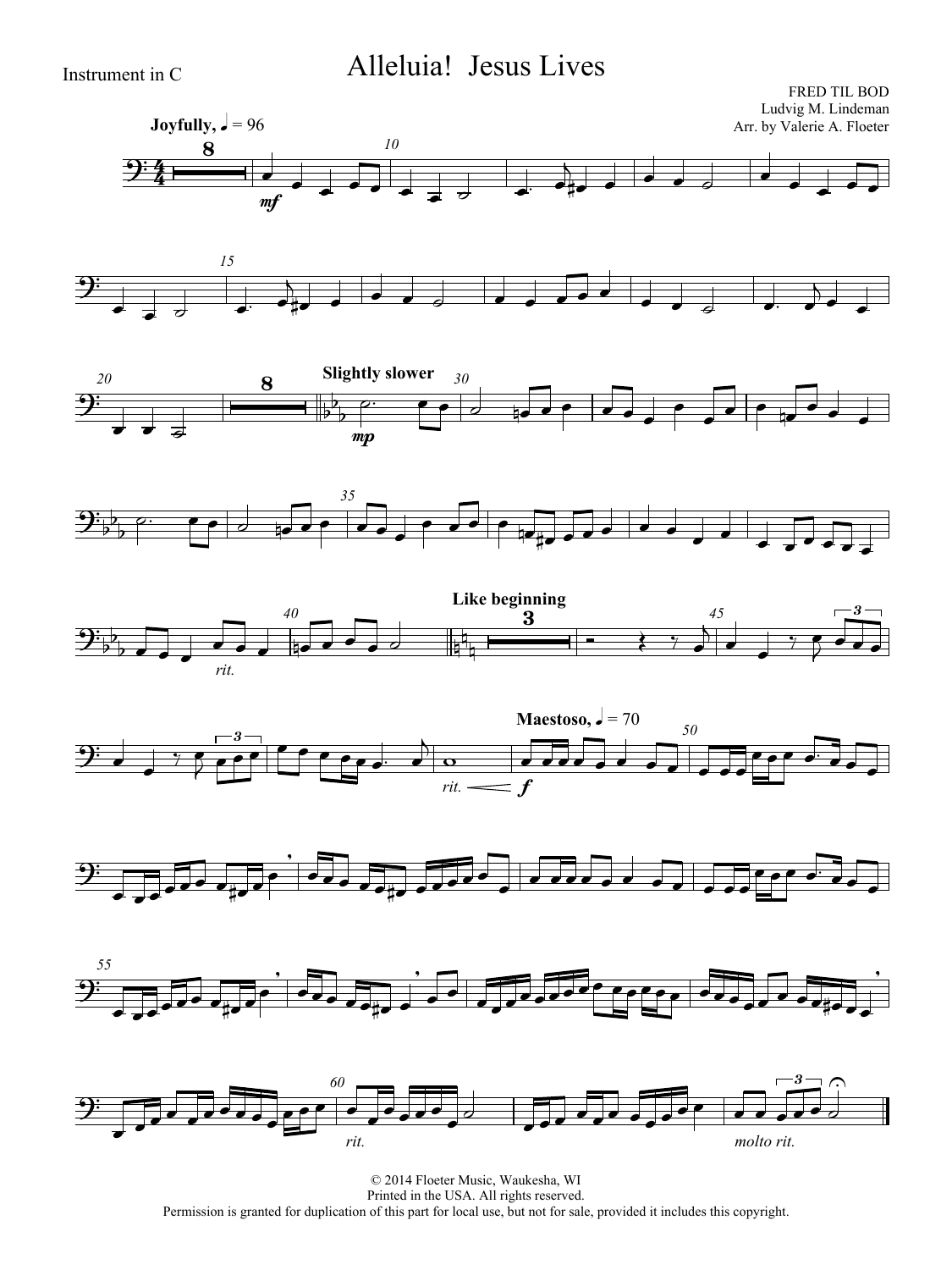## Instrument in C Lord, Enthroned in Heavenly Splendor

BRYN CALFARIA William Owen Arr. by Valerie A. Floeter

















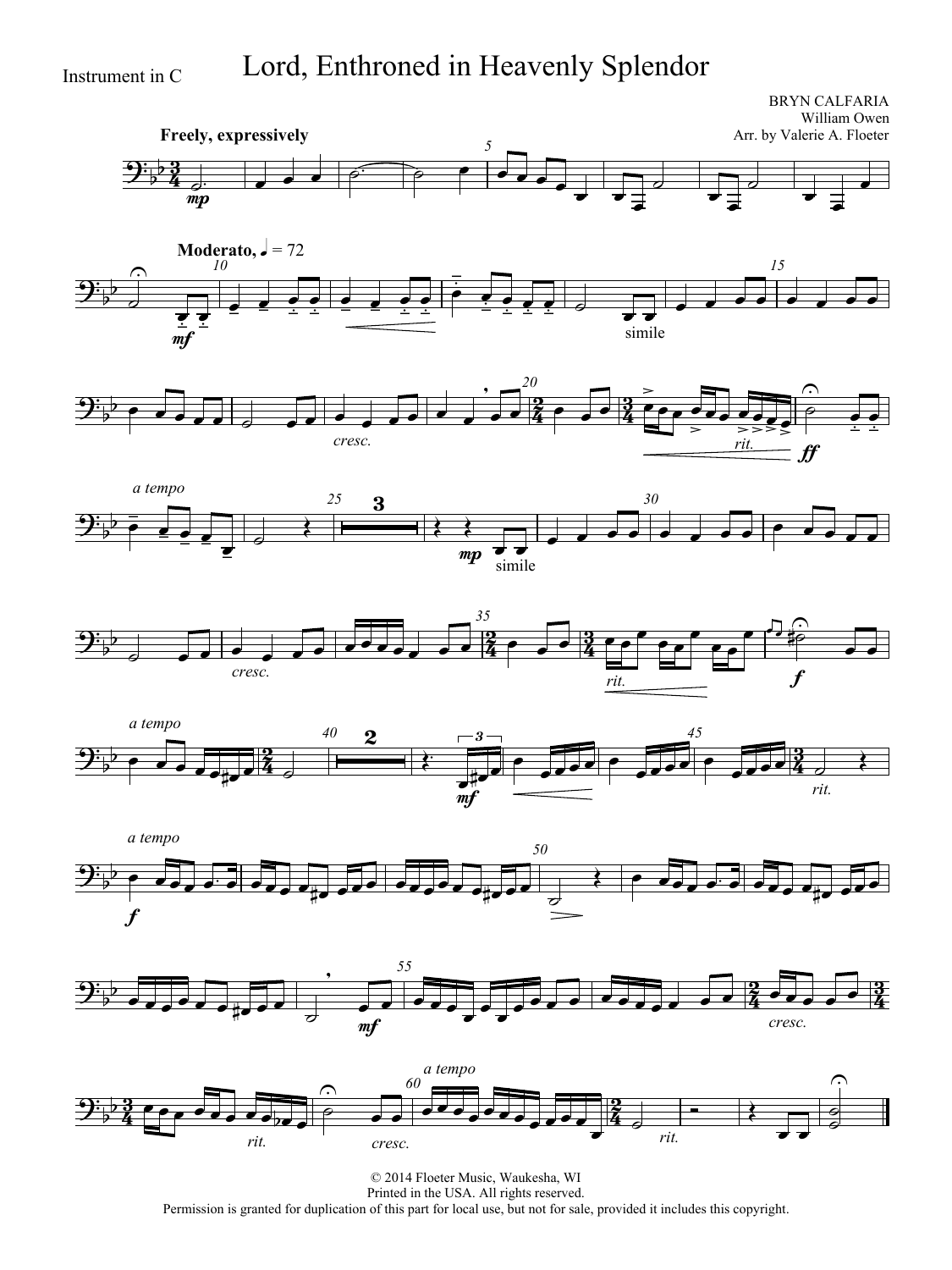# Instrument in C Christ Jesus Lay in Death's Strong Bands

CHRIST LAG IN TODESBANDEN Latin melody, c. 1100 Arr. by Valerie A. Floeter



















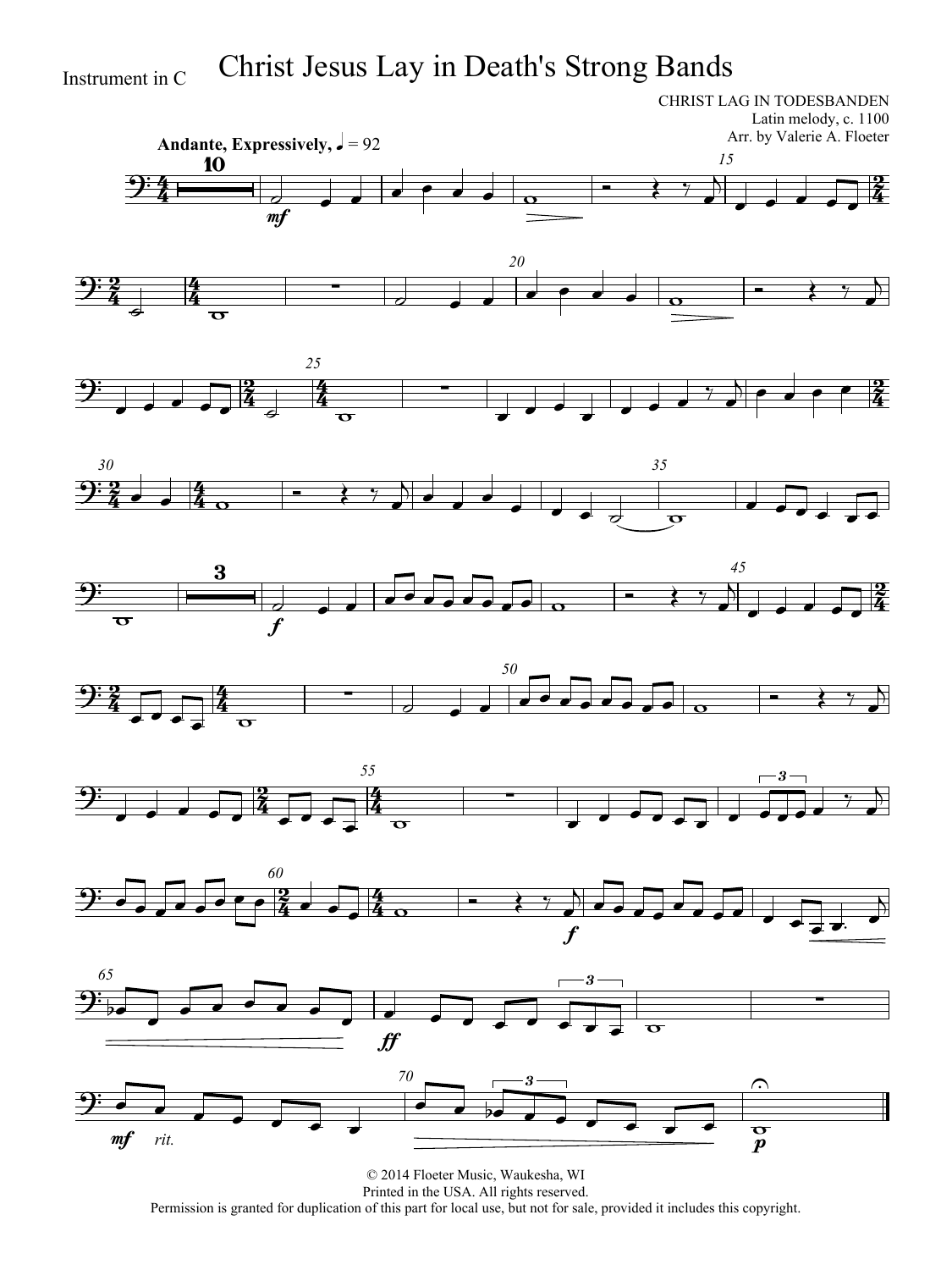### For Builders Bold Whose Vision Pure

Instrument in C

 $\frac{1}{2}$  $\frac{4}{4}$ **Moderato,**  $\sqrt{ } = 96$ FLIGHT OF THE EARLS Traditional Irish Arr. by Valerie A. Floeter *10*  $\mathbf{\mathcal{Y}}^{\mathbf{:}}_{\flat}$  $\overline{p}$  $\overline{b}$  $\begin{array}{c|c|c|c} \hline \mathbf{7} & \mathbf{1} & \mathbf{-1} \end{array}$  $m<sub>i</sub>$  $\overline{\hat{\xi}}$  $\overline{\phantom{a}}$  $\cdot$   $\cdot$  $\overline{\phantom{a}}$  $\overrightarrow{z}$  $\overline{\phantom{a}}$  $\overline{A}$  $\overrightarrow{C}$ 















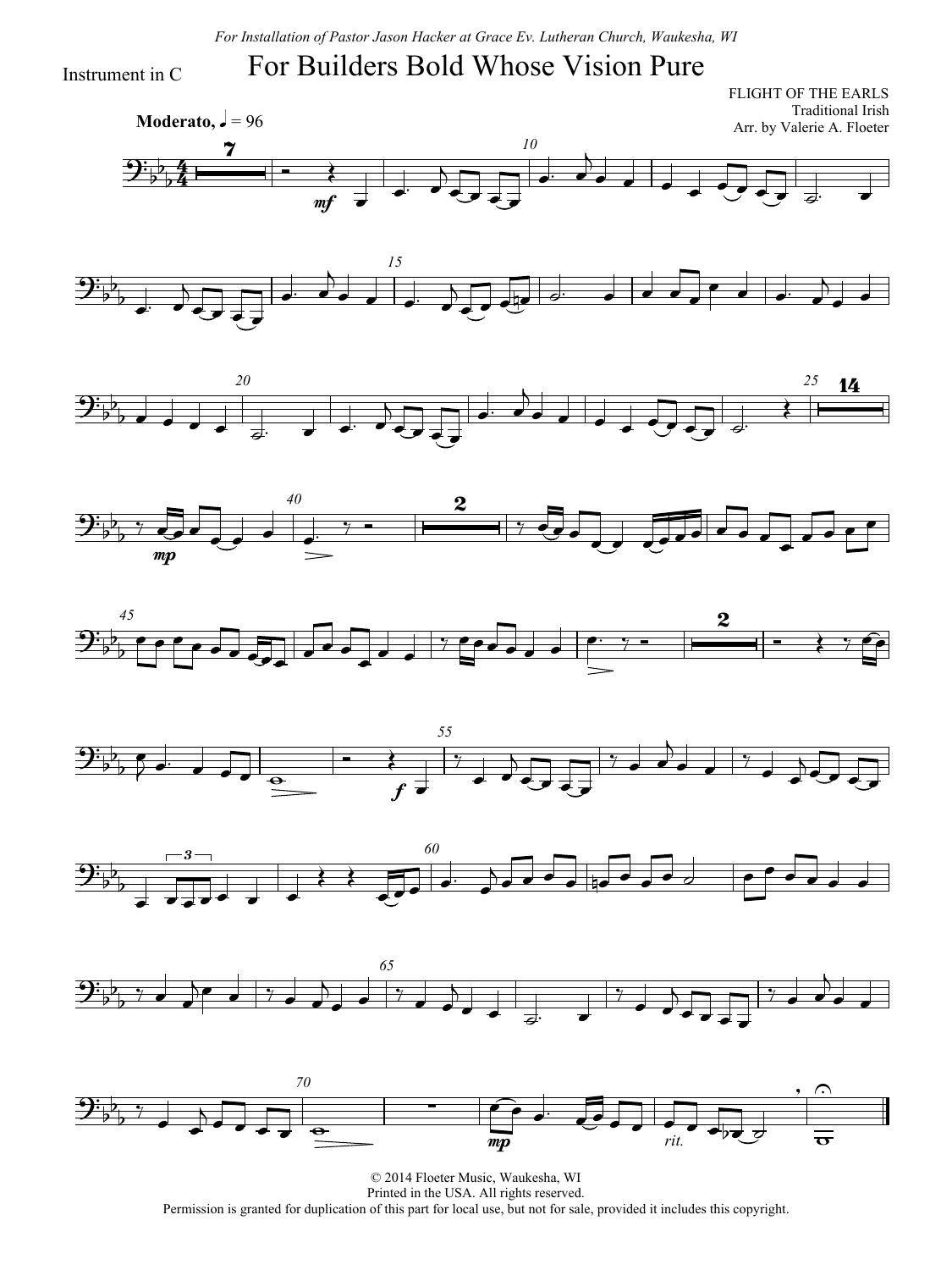### Instrument in C Christ, the Word of God Incarnate

















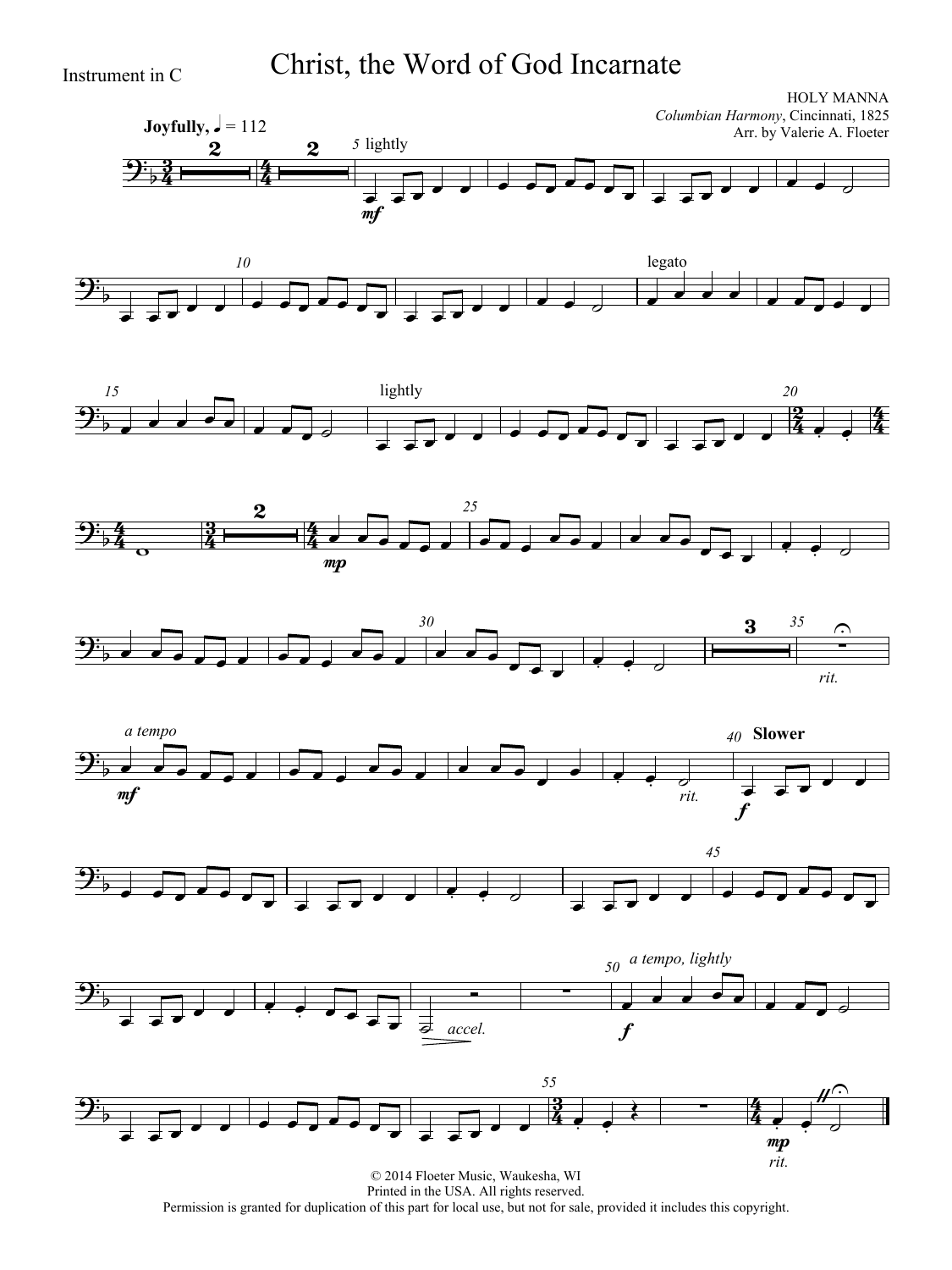Instrument in C **The Night Will Soon Be Ending**